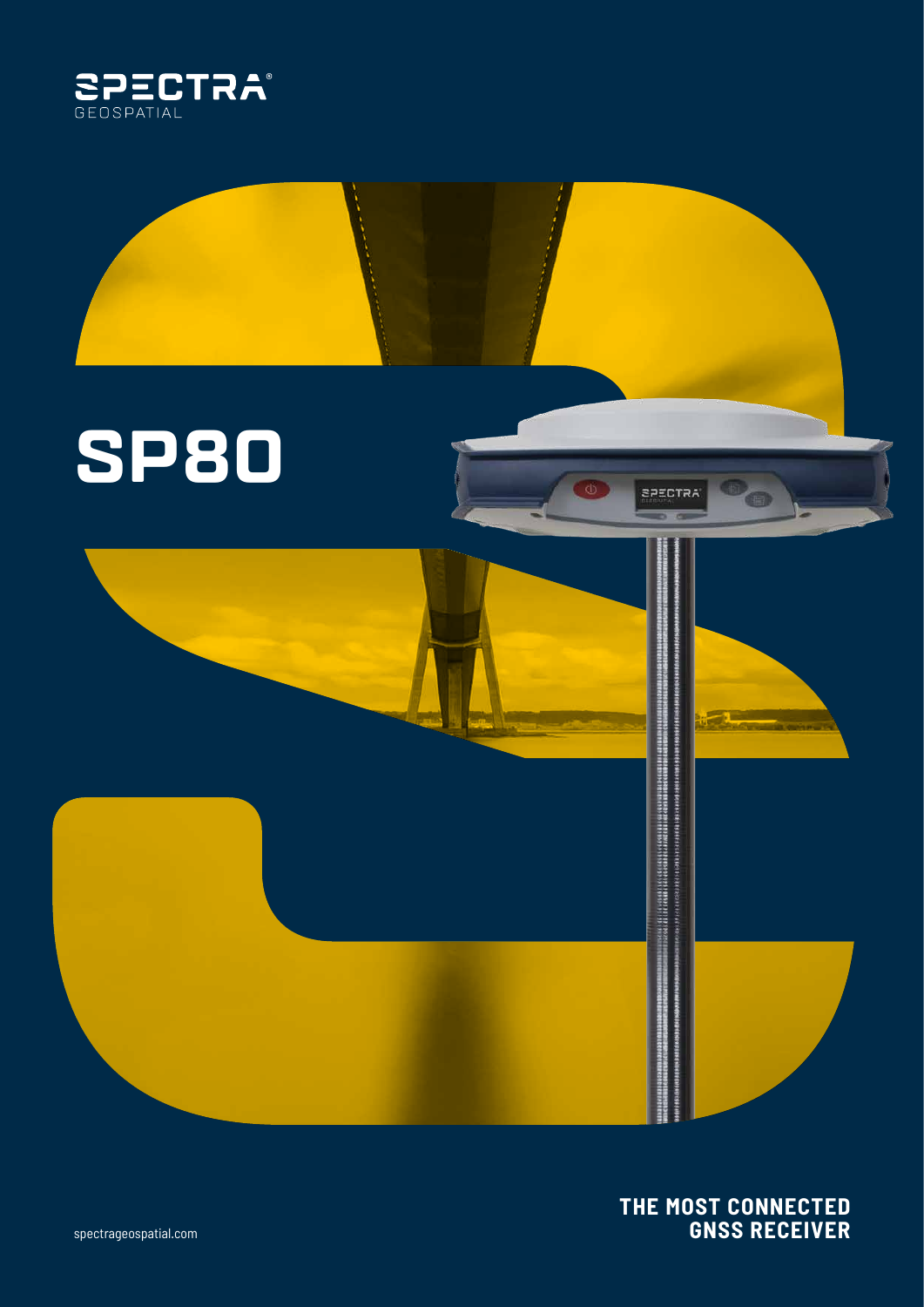# **SP80 GNSS RECEIVER**

# **UNIQUE 6G GNSS-CENTRIC TECHNOLOGY**

Patented Z-Blade processing technology running on a next generation Spectra Geospatial 240-channel 6G ASIC fully utilizes all 6 GNSS systems: GPS, GLONASS, BeiDou, Galileo, QZSS and SBAS. Unlike GPS-centric technology which requires a minimum number of GPS satellites for GNSS processing, Z-Blades unique GNSS-centric capability optimally combines GNSS signals without dependency on any specific GNSS system; this allows SP80 to operate in GPS-only, GLONASS-only or BeiDou-only mode if needed. In addition, SP80 supports the recently approved RTCM 3.2 Multiple Signal Messages (MSM), a standardized definition for broadcasting all GNSS signals from space, regardless of their constellation. This protects the surveyor's investment well into the future by providing superior performance and improved productivity as new signals become available.

# **SMS AND EMAIL MESSAGING**

SP80 has a unique combination of communication technologies including an integrated 3.5G GSM/UMTS modem, Bluetooth and Wi-Fi connectivity, and optional internal UHF transmit radio. The cellular modem may be used for SMS (text message) and e-mail alerts as well as regular Internet or VRS connectivity. SMS (text messages) can be used to monitor and configure the receiver. Likewise, SP80 can use all available RTK correction sources and connect to the Internet from the field using WiFi hotspots, where available. The internal UHF transmit/receive radio allows for quick and easy setup as a local base station. This saves time and increases the surveyor's efficiency.

# **ANTI-THEFT PROTECTION**

satellite-delivered correction service available today. With the SP80 GNSS receiver and a Trimble RTX correction, achieve high-accuracy positioning nearly anywhere in the world.



A unique anti-theft technology secures SP80 when installed as a field base station in remote or public places and can detect if the product is disturbed, moved or stolen. This technology allows the surveyor to lock the device to a specific location and make it unusable if the device is moved elsewhere. In this case, SP80 will generate an audio alert and show an alert message on its display. Furthermore, a SMS or e-mail will be sent to the surveyor's mobile phone or computer and provides the receiver's current coordinates allowing tracking of its position and facilitating recovery of the receiver. SP80's anti-theft technology provides surveyors with remote security and peace of mind. **TRIMBLE RTX CAPABLE** Trimble RTX correction services offer a wide range of accuracy requirements ranging from better than 4 cm accuracies, up to sub-meter accuracies, without the need of an RTK base station. Trimble RTX is available for the SP80 GNSS receiver via cellular/IP delivery. The premium service, CenterPoint® RTX is the most accurate The SP80's rugged housing, created by Spectra Geospatial's engineering design lab in Germany, incorporates a host of practical innovations. Dual hot-swappable batteries can be easily exchanged in the field as a one hand operation for an interruption-free working day, ensuring surveyors remain productive until the job is done. The impact-resistant glass-fiber reinforced casing, designed to withstand 2m pole drops and waterproof to IP67, ensures that SP80 can handle the toughest outdoor conditions. The patented UHF antenna, set inside the rugged carbon fiber rod, extends the range of RTK radio performance at the same time as armoring protection. The sunlight-readable display offers instant access to key information like the number of satellites, RTK status, battery charge and available memory. With eLevel technology, the user is able to focus in one place when leveling and measuring as well as automatically store measurements when the receiver is level. These powerful design features combine to make SP80 the most capable, most reliable GNSS receiver, backed by a comprehensive standard 2 year warranty.

# **THE MOST POWERFUL TOOL FOR RELIABLE FIELD USE**

The Spectra Geospatial SP80 is a next generation GNSS receiver that combines decades of GNSS RTK technology with revolutionary new GNSS processing. Featuring the new 240-channel "6G" chipset combined with the patented Z-Blade technology, the SP80 system is optimized for tracking and processing signals from all GNSS constellations in challenging environments.

As the most connected GNSS receiver in the industry, the SP80 offers a unique combination of integrated 3.5G cellular, Wi-Fi and UHF communications with SMS, email and anti-theft technology.

These powerful capabilities, packaged in an ultra-rugged housing and patented antenna design with unlimited operation time (hot-swappable batteries), make SP80 an extremely versatile turnkey solution.



# **KEY FEATURES**

- Patented Z-Blade technology
- 240-channel 6G ASIC
- Hot-swappable batteries
- Internal TRx UHF radio
- 3.5G cellular modem
- Built-in WiFi communication
- SMS and e-mail alerts
- Anti-theft technology
- Backup RTK
- RTK Bridge
- eLevel technology
- Trimble RTX correction services







mounted UHF antenna design

# **THE SPECTRA GEOSPATIAL EXPERIENCE**

With the most advanced and rugged field data collectors from Spectra Geospatial, surveyors get maximum productivity and reliability every day. Spectra Geospatial Survey Pro or FAST Survey software is specifically tailored for the SP80 GNSS receiver providing easy-to-use, yet powerful GNSS workflows, letting the surveyor concentrate on getting the job done. Spectra Geospatial Survey Office Software provides a complete office suite for post-processing GNSS data and adjusting survey data, as well as exporting the processed results directly back to the field or to engineering design software packages. Combined with Spectra Geospatial field and office software, SP80 is a very powerful and complete solution.